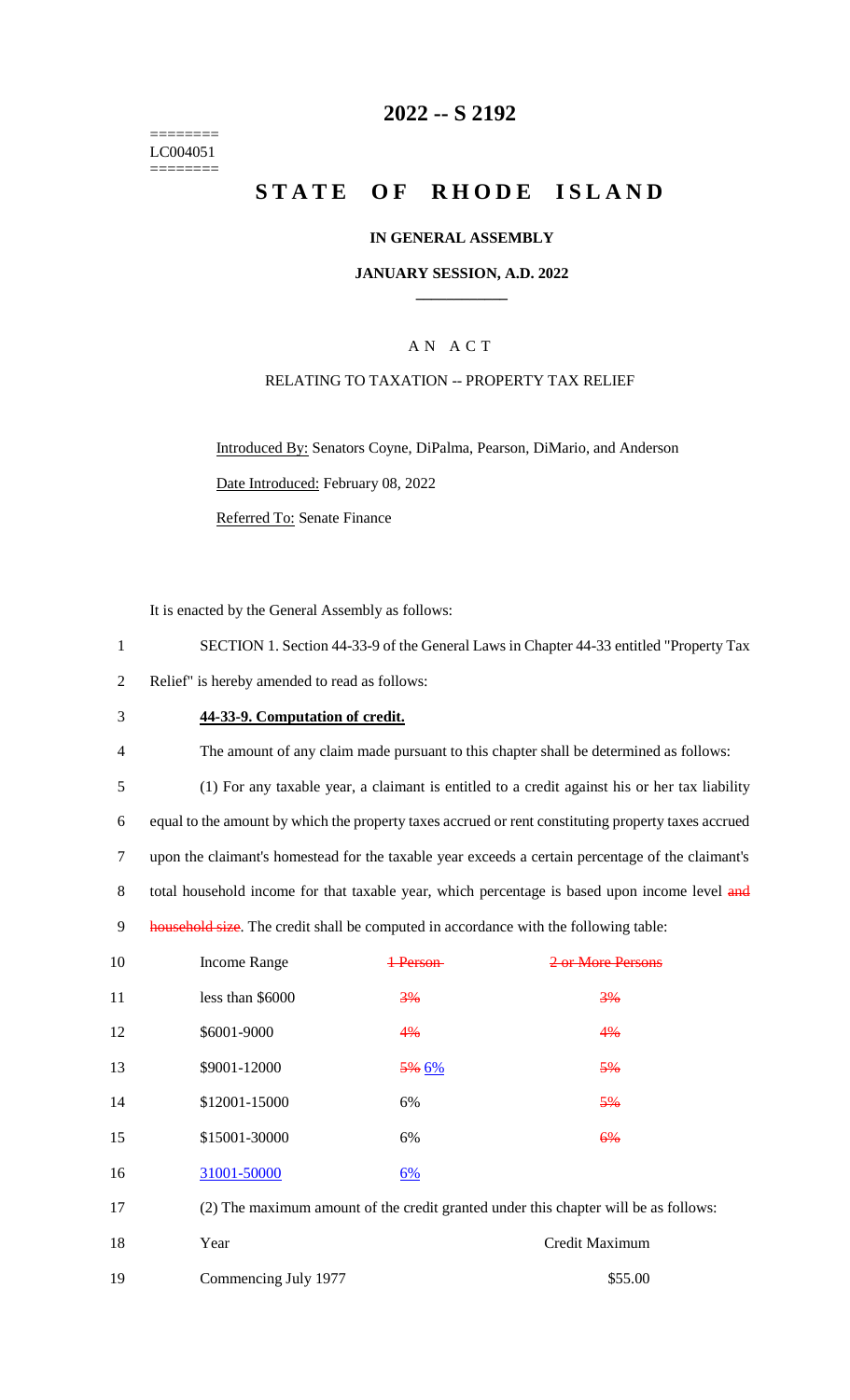| $\mathbf{1}$   | Commencing July 1978                                                                                      | \$150.00        |  |
|----------------|-----------------------------------------------------------------------------------------------------------|-----------------|--|
| $\overline{2}$ | Commencing July 1979                                                                                      | \$175.00        |  |
| 3              | Commencing July 1980                                                                                      | \$200.00        |  |
| 4              | Commencing on July 1997 and subsequent years                                                              | \$250.00        |  |
| 5              | Commencing on July 2006 2022                                                                              | \$300.00 850.00 |  |
| 6              | Commencing July 2007 and subsequent years, the credit shall be increased, at a minimum,                   |                 |  |
| $\tau$         | to the maximum amount to the nearest five dollars (\$5.00) increment within the allocation of five        |                 |  |
| 8              | one-hundredths of one percent (0.05%) of net terminal income derived from video lottery games             |                 |  |
| 9              | up to a maximum of five million dollars (\$5,000,000) until a maximum credit of five hundred              |                 |  |
| 10             | dollars $(\$500)$ is obtained pursuant to the provisions of $§$ 42 61-15. In no event shall the exemption |                 |  |
| 11             | in any fiscal year be less than the prior fiscal year.                                                    |                 |  |
| 12             | (3) The income ranges and credits set forth in this section shall be adjusted annually for                |                 |  |
| 13             | inflation by the total percentage increase in the Consumer Price Index for All Urban Consumers            |                 |  |
| 14             | (CPI-U). published by the United States Department of Labor Bureau of Labor Statistics for the            |                 |  |
| 15             | Northeast Region for the previous fiscal year, but in any event not to exceed twelve percent (12%).       |                 |  |
| 16             | SECTION 2. This act shall take effect upon passage.                                                       |                 |  |

 $\begin{minipage}{0.9\linewidth} \begin{tabular}{l} \hline \textbf{r} & \textbf{r} \\ \hline \textbf{r} & \textbf{r} \\ \hline \textbf{r} & \textbf{r} \\ \hline \textbf{r} & \textbf{r} \\ \hline \textbf{r} & \textbf{r} \\ \hline \textbf{r} & \textbf{r} \\ \hline \textbf{r} & \textbf{r} \\ \hline \textbf{r} & \textbf{r} \\ \hline \textbf{r} & \textbf{r} \\ \hline \textbf{r} & \textbf{r} \\ \hline \textbf{r} & \textbf{r} \\ \hline \textbf{r} & \text$ LC004051  $=$